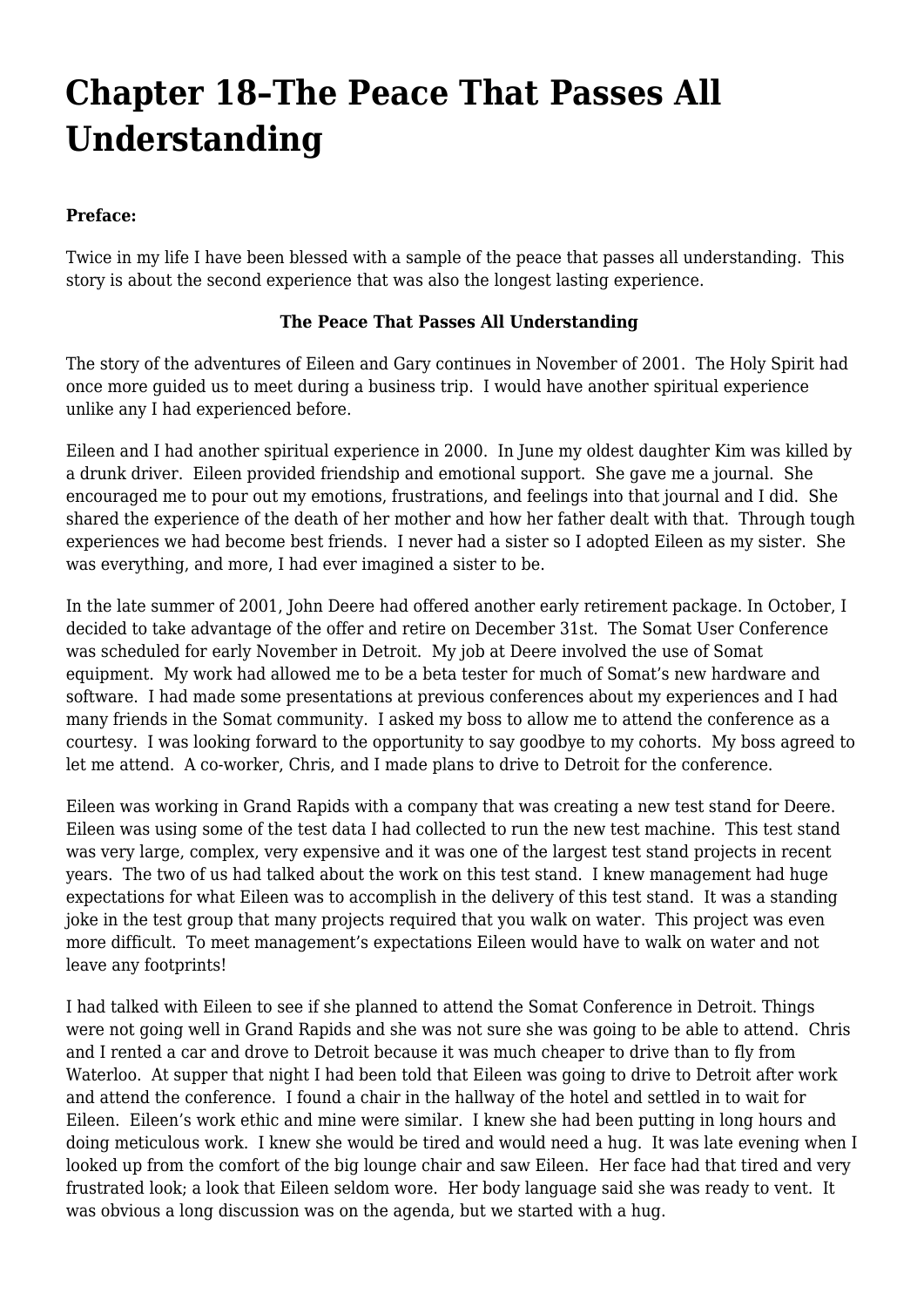In the hallway, we settled into a couple of lounge chairs. It was obvious Eileen needed someone to listen, so I did. The fixture project was not going well and the management expectations were very unrealistic. Another common phrase in the test group was "We the willing, led by the unknowing, are doing the impossible, for the ungrateful." A very apt expression for this fixture project. Eileen shared the frustrations of the project and management expectations. I shared what I knew about being involved in past projects of this nature. I shared with her the need to sleep and take care of yourself. That was an amazing thing. Our roles had been reversed. In 1993 she coached me about the need to take care of myself and now, eight years later, I am giving her the advice she gave me.

By 2001 we had become best friends. We could be encouraged by sharing, caring, and listening to each other. We sat in those chairs and talked until the wee hours of the morning. It is just refreshing to pour out your frustrations to a friend. We didn't solve all the problems that night and we didn't have any magic answers. Eileen asked me if I would go to Grand Rapids with her, help her with the test fixture, and drive back home with her. I said I would. She knew I wouldn't say no. She had already reserved a motel room for me before she left Grand Rapids to come to Detroit. Did we know each other or what!!!

To me, it was no accident that we met in that hallway and talked most of the night. There are no coincidences in life. God guides people to come into your life. Some stay long and some stay short. Some have a little impact on your life and others a big impact. After Yosemite, I knew the Holy Spirit was upon Eileen and I. I had a best friend, the sister I never had in my family. It could only be the Holy Spirit that could take a girl from Washington, DC and a country boy from Story County Iowa, and guide them so they each entered the others life, became best friends, and helped each other to become a better person. Eileen is a great engineer but she is even a better person. There aren't words to describe how good a person Eileen is. When I think of angels on Earth, I think of Eileen.

After the conference I gave my rental car keys to Chris so he could return to Waterloo. Eileen and I headed out to Grand Rapids. It was late in the day when we got there but we went to check on the test fixture. Even though I knew about the fixture, I was amazed at the size and complexity. It takes a lot of hardware to simulate the action of a front axle. The fixture was in a trial run and I was to observe the action of the fixture. I was to determine if the motion of the fixture was correctly simulating the motion I observed in the field when I took the data. The fixture was doing an acceptable job of simulating the motion. At Eileen's request, I inspected some temperatures on the fixture. The temperatures were elevated above what I had observed in the field test. However, since this was an accelerated test, an increase in temperatures was not unexpected. Although the temperatures were elevated, they were within acceptable limits for the test. Eileen decided to let the fixture run all night and we would check it in the morning.

The next morning Eileen went to check on the fixture and I stayed at the motel to await the arrival of the FedX truck. Important spare parts for the fixture were suppose to be on the FedX truck and it was expected to arrive at the motel about 10 AM. The truck arrived about 10:30 but the parts Eileen needed were not on the truck. I called Eileen with the bad news. She came and got me and we went back to observe the fixture. The fixture was working in a satisfactory manner but in its current state, it would not meet all of the management expectations. Realistically it would be impossible to meet all of the management expectations. We decided the fixtures performance was acceptable. At this point, our presence would not change anything and we decided we should return home.

We set off on the journey home. It was a big relief to see that fixture in the rear view mirror. Eileen drove and we headed south. We decided to stop at Grand Haven for a late lunch and a side trip. There was a pier in Grand Haven with a light house. Eileen and I were relaxed by water and light houses. We parked in downtown Grand Haven and walked along main street to the pier. We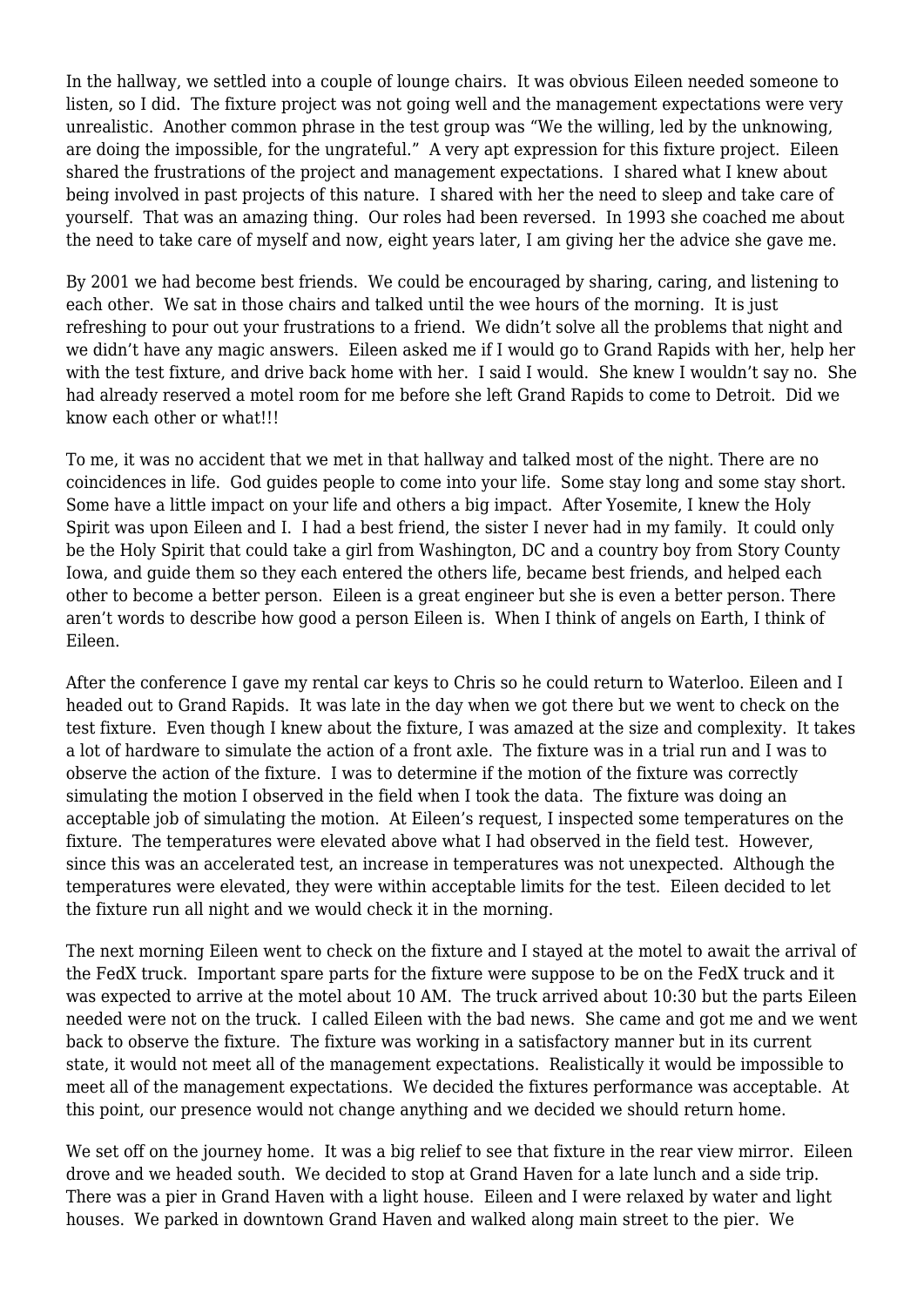journeyed, remember Eileen is adventurous, out to the end of the pier to see the light house and soak up the sight and sound of the waves. Being curious engineers we had to inspect all the structures and equipment we encountered along the way.

There is something about the sight and sound of water that can just draw your troubles and stress right out of you. We needed that. Eileen was frustrated about the fixture project. I was frustrated that management had put her into such a situation. Although I had been in similar situations in my career, I never learned to like it nor like other people being put in to those situations. A big frustration was that none of the management people had ever worked on a fixture of this complexity. They had created a list of totally unrealistic expectations and they were too technically ignorant to know that. Anyway, the sight and sound of the water helped draw out those frustrations. At the lighthouse we stood at the end of the pier watching the waves and listened to the sounds of Lake Michigan's waters. We spent some time in silence…… appreciating the beauty God had placed on this Earth.

We meandered back up the main street with the warm sun on our backs. We found a little café for a sandwich. Eileen was big on soup and a sandwich. Today, if you can't find Eileen, look in the Panera Bread café. As we walked back to the car I was feeling really good. I was six weeks away from retirement and I had helped Eileen evaluate the test fixture. Like that day in Yosemite, we had experienced the sight and sound of moving water. I was feeling about as good as a person can.

Eileen was feeling and looking better but she was tired. I asked her if she wanted me to drive. She couldn't get the keys out of her pocket fast enough. So I climbed behind the wheel of the Buick LaSabre rental car and we started for home. We were both hoping we would not get caught in one of those three hour traffic jams on Interstate 80 in Chicago. We were lucky, traffic flowed very well, and we got through Chicago without any major delays. As we headed away from Chicago and toward the Quad Cities, Eileen reclined the seat and settle in for a nap. She went out like a light. I was evaluating the Buick as I drove. It was an easy drive. The cruise control was on at the speed limit, traffic was light, and the weather was good. The car drove and rode very well. The seats were comfortable. I drive a Ford F-150 truck and it was seldom I was in a car that was as comfortable as my truck. This Buick was close and I was impressed.

A strange feeling came over me as I drove. I couldn't put my finger on this enjoyable feeling. I'm an engineer, there has to be a reason for everything. What was this feeling? I looked down at Eileen reclined in the seat. She was sleeping like a baby. She looked like an angel in a peaceful sleep. I was thankful she was getting rest. The driving was easy and for the longest time I just watched her sleeping. The strange feeling remained but I just couldn't grasp what it was. As the trip continued I was glancing back and forth between the road and Eileen in peaceful sleep. I thought about how exhausted Eileen looked that night in the Detroit hotel. I thought, "This must be what it feels like to rescue your sister and take her home." At that moment it struck me.

The strange feeling in that car was peace. The noise of the car and the road had disappeared. It was like we were floating along in a bubble going down I-80. I just soaked it all in, the peace, the calmness. I let it penetrate me, just like the mist in Yosemite. There was peace and calmness like I had never experienced. In the passenger seat, my sister was sleeping like an angel. I had this feeling of enormous peace. The peace was not only around me, it was in me. It was like all was right with Eileen, with me, and with the world. It was the most comfortable feeling I had ever known. The good feeling I had in Grand Haven paled in comparison to this feeling.

The only thing that I could think of was this must be like the peace that passes all understanding. The peace that is talked about in church. This sensation of peace and calmness was not momentary, it lasted a long time. It was like Eileen and I were peacefully isolated from the world as we traveled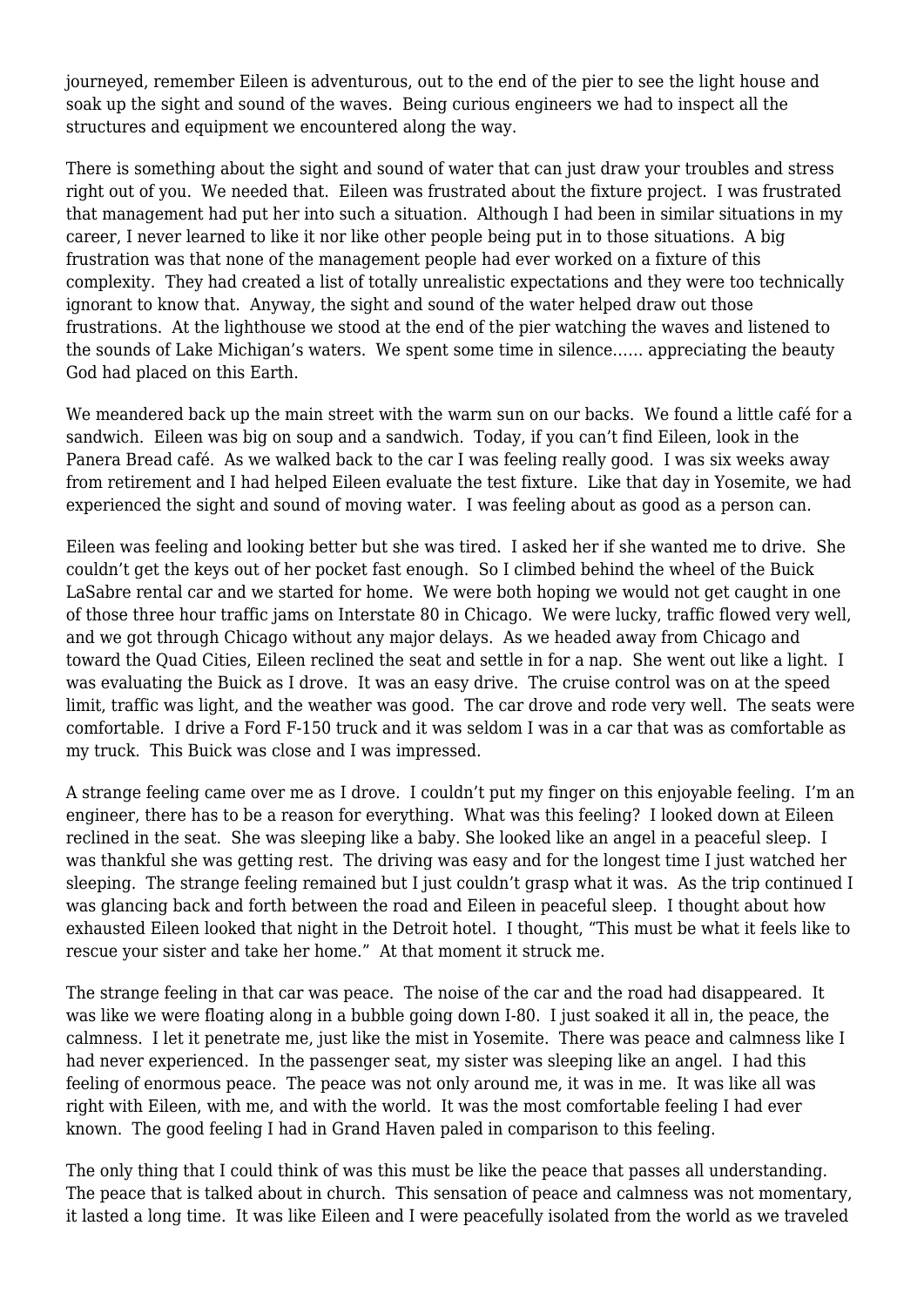down I-80. The feeling, and emotion, of peace stayed in and around that car until Eileen awakened from her nap. She felt much better. Some of the peace I had experienced had also been place upon her. We were both feeling much better.

I told her about the peace and we talked about the experience. Eileen's 13 step program had gotten me to the point that I could share emotions and experiences, at least with her and Maxine. I had made great strides in sharing emotions since May of 1993 when Eileen enrolled me in her 13 step program. I was back in the position I had been with Maxine when we attended church before we were married. I didn't understand what was going on but I felt, and I knew, I was in the right place doing the right thing.

As we were crossing the Mississippi River into Iowa I asked Eileen if she wanted to stop for a burger. She looked at her watch and said, "No, I'll call Ed (Eileen's husband) and he can fix us something. You can eat at my place." Now Ed's cooking is famous. Even an extra burger would taste great if Ed cooked it. So we continued on to Eileen's home. Ed had supper ready when we arrived. It wasn't just an extra hamburger. It was a full meal with pork chops and all the trimmings. Yep, it was a real Ed meal; the kind of meal he was famous for. After supper, I looked at my watch. If I hustled home, I could catch Maxine just before she left for her 11-7 shift as a nurse.

So I took the rental car and off I went. Just as I drove into my driveway, Maxine was opening the garage door to leave for work. I hugged and kissed her and then she left. I still felt the peace that was in that car as Eileen and I crossed Illinois. All was right in my world.

The peace was so comforting and moving that I longed for more of it. I had no doubt that the Holy Spirit was with Eileen and I that day and provided that peace. If that was a sample of the peace that passes all understanding, then I can hardly wait to experience it in the next life. Although I wanted more of it, I was thankful that I had been given a sample of that peace. I feel very blessed to have experienced that peace and wish that others could also have that experience.

So here I was again, on a business trip with Eileen, and I have a spiritual experience that changed my life forever. God brought Eileen and I into each others life for a reason. Except for my marriage to Maxine, it is often in distant hind sight that I understand why a certain person was brought into my life. However, with Eileen it has been different. I had been able to recognize in the short term, sometimes immediately, that the Holy Spirit is working through Eileen to make me a more spiritual person. Since 2001 the Holy Spirit has brought additional people into my life to help guide me. The journey continues.

## **Epilogue**

During my John Deere career Eileen was always complementing and encouraging me in my report writing. Do you think that was a coincidence? I don't think so. Neither Eileen or I had a clue that in April of 2006 I would be told I had a calling to write stories about the spiritual experiences in my life. Eileen's encouragement from those days at Deere was one of the many factors that led to my deciding, "Yes I can do this." God works in mysterious ways you know.